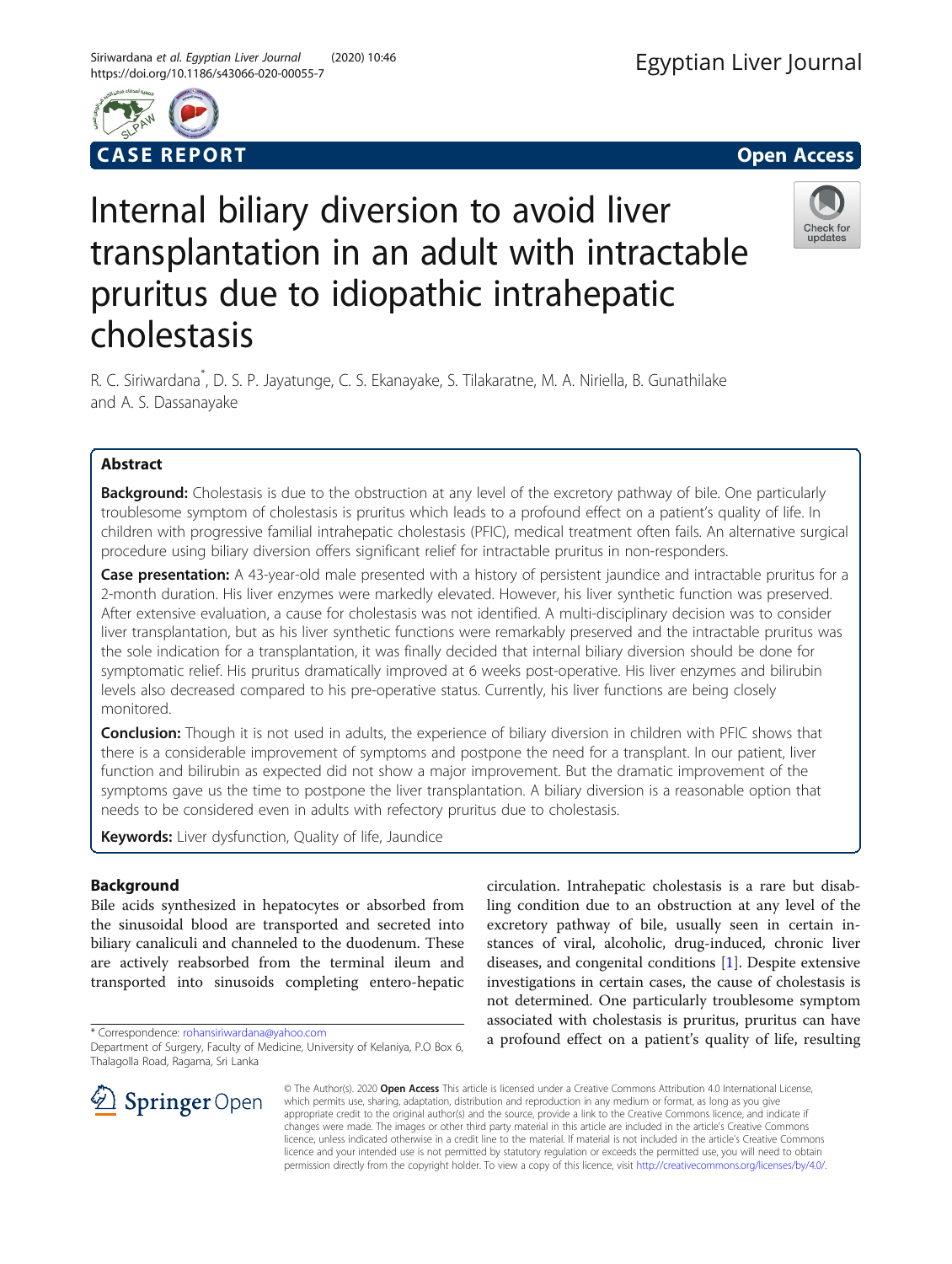in sleep deprivation and emotional disturbances sometimes ending up in liver transplantation [\[2](#page-2-0)].

In children with progressive familial intrahepatic cholestasis (PFIC), an inherited progressive cholestatic disorder characterized by intrahepatic cholestasis and intense pruritus, medical treatment often fails. An alternative surgical procedure using biliary diversion offers significant relief for intractable pruritus in nonresponders [\[3,](#page-2-0) [4\]](#page-2-0). Biliary diversion decreases the pool of bile acids in the enterohepatic circulation by 50%, bypassing the terminal ileal reabsorption and hence decrease the preload to the biliary canaliculi [[5\]](#page-2-0). Currently, there are no published data on using biliary diversion as an alternative for liver transplant in adults to relieve intractable pruritus due to cholestasis.

## Case presentation

A 43-year-old previously healthy male presented with a history of persistent jaundice and intractable pruritus for a 2-month duration. He had no childhood or previous history of similar episodes of symptoms. On examination, he was deeply icteric, pale, and emaciated with a BMI of 17.3 kg/m<sup>2</sup>. His liver enzymes (AST < ALT, total bilirubin, alkaline phosphatase) were markedly elevated. However, his liver synthetic function was well preserved with INR 0.92 and albumin of 4.1 g/dl.

He was extensively evaluated for the cause of cholestasis. He had a normal hepatitis viral serology, serum copper, ceruloplasmin, and anti-mitochondrial antibody levels. On radiological assessment ultrasound scan, contrast-enhanced CT and MRCP showed no evidence of intrahepatic or extrahepatic bile duct dilatation. The liver biopsy showed marked canalicular and intracellular cholestasis with no significant fibrosis and inflammation.

Gradually, the patient's bilirubin level and pruritus became worse. Pruritus was so intense where it was not possible for him to maintain a normal life despite being treated with multiple drug combination with cholestyramine, ursodeoxycholic acid, Naltrexone, and Rifampicin. A trail of a high dose of prednisolone was also given with no improvement in his condition.

His case was discussed in a multi-disciplinary meeting focusing on proceeding for liver transplantation. As his liver synthetic functions were remarkably preserved and the intractable pruritus was the sole indication for a transplantation, it was decided to discuss the possibility of internal biliary diversion. The patient eventually consented to the procedure.

A right-sided upper transverse incision was made. For the cholecysto-jejunocolic anastomosis, a 40-cm midjejunal loop was isolated, and this conduit was taken retrocolic to the supracolic compartment. The proximal end of the conduit was anastomosed to the gall bladder fundus, and the distal end was anastomosed to the proximal transverse colon using end to side anastomosis (Fig. 1). The proximal transverse colon was chosen for the distal anastomosis as it was more technically accessible for a tension-free conduit.

Postoperatively on day 7, he developed an attack of cholangitis which was treated with antibiotics. His pruritus dramatically improved from a visual analog scale of  $10/10$  to  $1/10$  at 6 weeks [[6\]](#page-2-0). His liver enzymes, bilirubin levels, alkaline phosphate, and gamma GT also decreased compared to his pre-operative status. Currently, his liver functions are being closely monitored.

# Discussion

A biliary diversion was first described for intractable pruritus associated with progressive familial intrahepatic